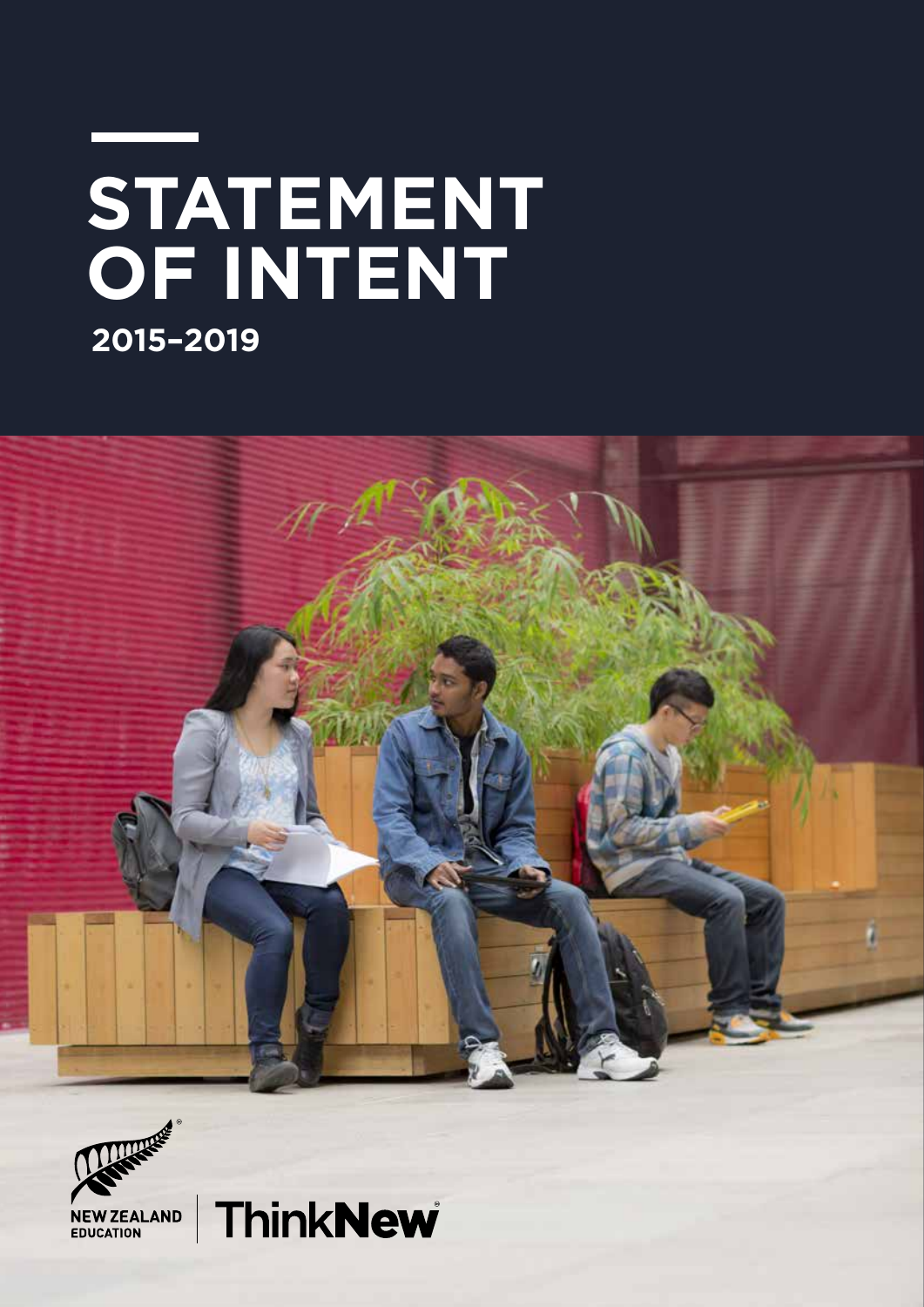

# **CONTENTS**

Message from Board Chair ............ **About Education New Zealand..** Government priorities.... Our operating environment......... Our outcome framework.. Our operating intentions.... Our organisational development **Appendix One: Our statutory fu** Appendix Two: Leadership state

| e <mark>ment for international education</mark> 26 |  |
|----------------------------------------------------|--|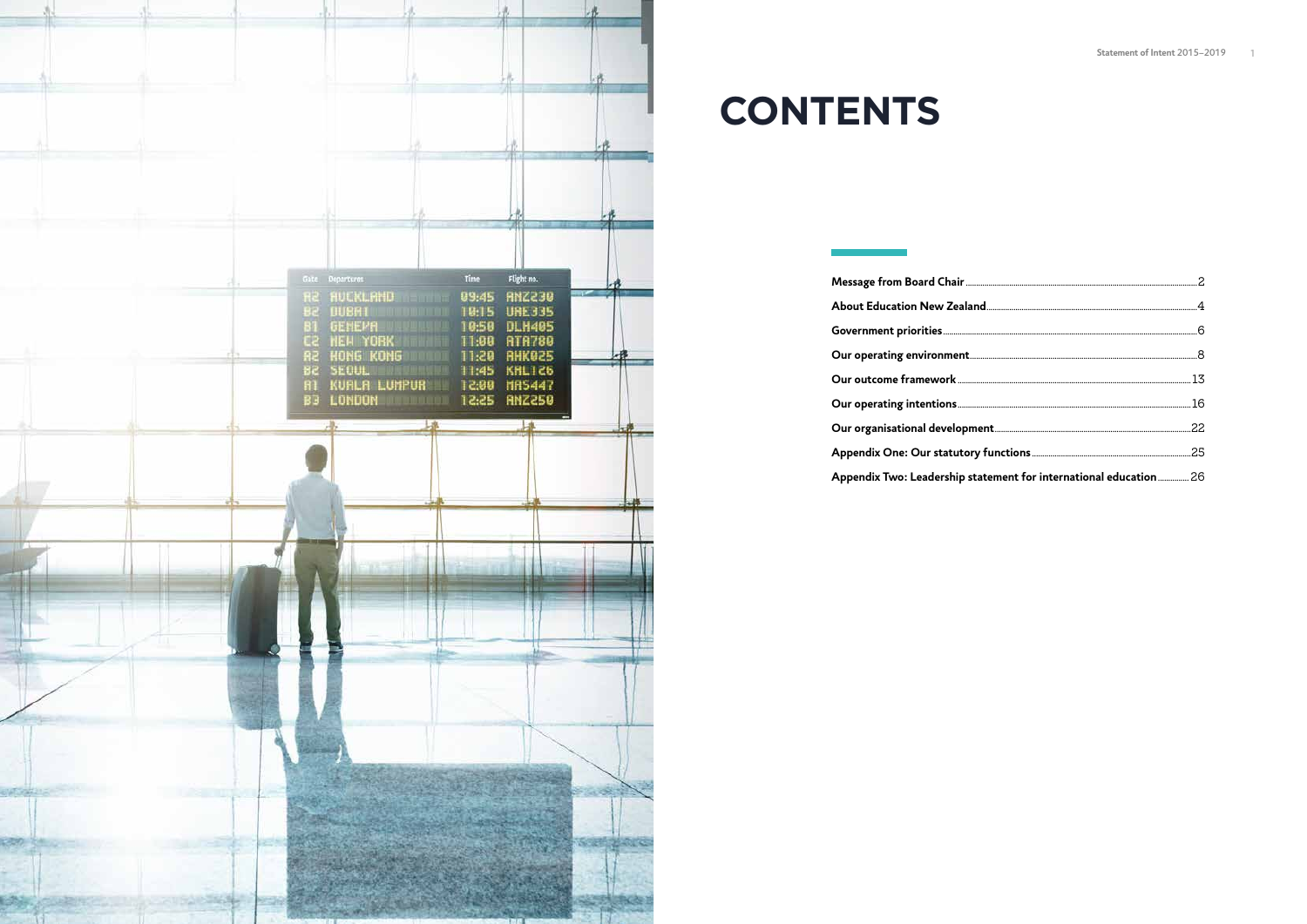

Technology also poses new challenges for New Zealand's international education sector. We need to stay abreast of the rapid change that is occurring as the result of new technologies and applications, understand its implications for future demand, and do our best to position New Zealand to take full advantage of new opportunities that may be created. Again this has implications for the skill sets needed at Education New Zealand.

While offshore developments and the actions of competitor jurisdictions have a major impact on our work, so too do domestic policy settings and the reputation of the wider New Zealand education sector. Over the last year or so we have been able to demonstrate that New Zealand's policy settings are competitive. The challenge for the year ahead will be to keep them competitive. The work of the International Education Senior Officials' Group will remain important.

Education New Zealand is a facilitator and coordinator organisation. Delivery of our goals is actually achieved by the 850 or so institutions and companies that make up the international education sector. Likewise we are dependent, in the policy and advocacy space, on a wide range of government entities – Ministry of

Education, Ministry of Business, Innovation and Employment, Ministry of Foreign Affairs and Trade, New Zealand Trade and Enterprise, Tourism New Zealand, Tertiary Education Commission, and the New Zealand Qualifications Authority are critically important relationships for us. We look forward to working closely with these entities to progress our goals in the year ahead.



**Charles Finny** | Board Chair 16 June 2015

**Philip Broughton** | Board Member 16 June 2015

**For Education New Zealand success is measured in several ways, growth in economic contribution from students studying in New Zealand, growth in earnings from activities taken offshore by our wider education sector, increasing the number of international students studying at post graduate level in New Zealand, and growing the number of students studying New Zealand programmes at offshore institutions are the main ones.**

Work done over the past four years has seen a reversal in the decline in international student numbers and a consequent growth in economic contribution from these students. We appear well on track to achieving our primary goal of \$5 billion in earnings from this activity in 2025.

The further development of our Think New branding, the New Zealand Education Story and roadmaps for each of the sectors, and refinement of our market prioritisation and global footprint, are strengthening this position. There is much hard work to be done to achieve our 2025 target, but we are in good space so long as our policy settings remain at least comparable with those in competitor jurisdictions.

Likewise we are well on track to achieving our goal of 20,000 international students studying advanced degrees in 2025. In 2014 this number has grown to 14,327. The introduction of more nonresearch Masters programmes in 2015 and beyond should help us continue to grow this number.

In 2015 Education New Zealand is going to focus particularly hard on New Zealand's offshore education opportunity. Work in this space is underdeveloped when compared to offshore student recruitment. As Board Chair I am still unconvinced that we have this activity properly defined, and without proper definition we don't have it properly measured. We will have to have this matter resolved over the next year.

It is also increasingly clear that while Education New Zealand has excellent skills as a marketing and market development organisation, we may not be as strong in the business development space. The skill sets for this function are different. We will be addressing this issue in the year ahead – both in New Zealand and offshore.

# **MESSAGE FROM BOARD CHAIR**

**Work done over the past four years has seen a reversal in the decline in international student numbers and a consequent growth in economic contribution from these students.**  We appear well on track to achieving our primary goal of \$5 billion in earnings from this activity in 2025.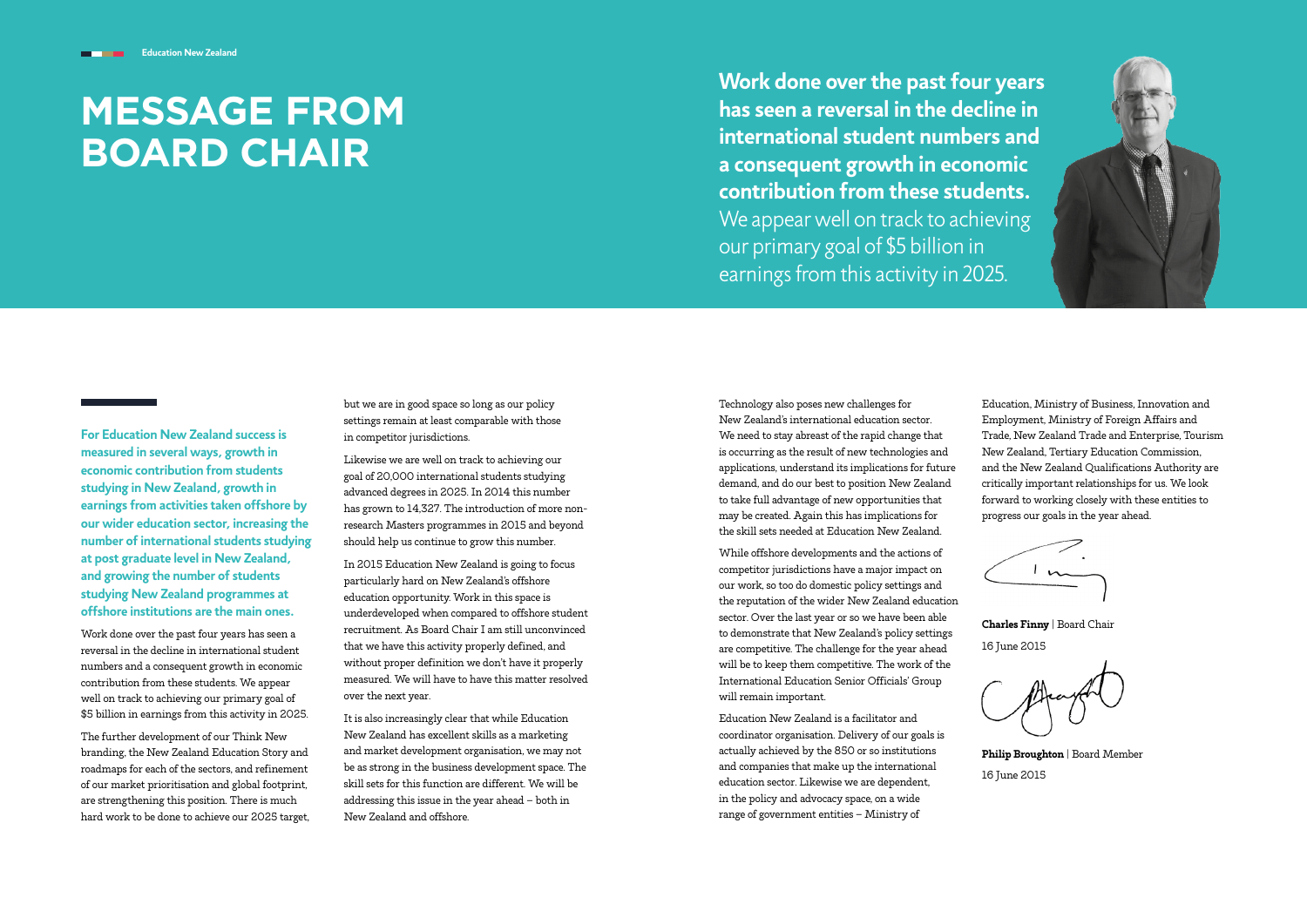### **Our purpose**

Education New Zealand's (ENZ) purpose is to take New Zealand's education experiences to the world for enduring economic, social and cultural benefits.

### **What we do**

ENZ is a Crown Agency. The Ministry of Education and the Ministry of Business, Innovation and Employment are our monitoring agencies. We are based in New Zealand, Brazil, Chile, China, Germany, India, Indonesia, Japan, Malaysia, the Republic of Korea, Saudi Arabia, Taiwan, Thailand and Viet Nam. Our statutory functions are shown in Appendix One.

We work with the diverse international education industry that encompasses six sectors: universities, institutes of technology (ITP), private training establishments (PTE), English language providers, schools and offshore education service providers<sup>1</sup>. .

We work with the industry and across other governments to promote the quality of the New Zealand education system and New Zealand's expertise in providing education and training offshore. This includes running promotional events and activities, alumni events and agent training.

As the capability and capacity of the industry varies between and within sectors, we work with the industry to build its capability so it can benefit from growth opportunities.

To promote New Zealand offshore, we work closely with other New Zealand government agencies such as the Ministry of Foreign Affairs and Trade, Immigration New Zealand (part of the Ministry of Business, Innovation and Employment), Tourism New Zealand and New Zealand Trade and Enterprise. We also work with other New Zealand education agencies such as the Ministry of Education, which leads international education policy work, and the New Zealand Qualifications Authority, which works to promote and achieve the international portability of New Zealand qualifications.

We assist the industry to identify new opportunities for growth. Our research and market intelligence identify potential growth opportunities and measure the effectiveness of our strategies and activities.

We provide information to potential international students<sup>2</sup> and their families about living and studying in New Zealand. We also work with other agencies and the industry to ensure international students are adequately supported while living and studying here.

# **ABOUT EDUCATION NEW ZEALAND**

### **Our Board**

The Board of ENZ is made up of between five and seven members appointed by the Minister for Tertiary Education, Skills and Employment (this portfolio includes international education). The Board is responsible for the governance of the organisation including setting the strategic direction and monitoring performance.

The Board regularly meets to carry out governance functions and address major issues impacting the industry.

On the Board's behalf, the Audit and Risk Committee monitors the financial and risk management of ENZ.

The Human Resources/Organisation Development Committee assists the Board in fulfilling its responsibilities regarding human resources and organisation development policies and practices.

A number of special advisors to the Board help guide and shape the Board's work and ensure connections with the strategic direction of other agencies. The special advisors are:

- > the Chief Executive of the Ministry of Education > the Chief Executive of the Ministry of Foreign
- Affairs and Trade
- > the Deputy Chief Executive Science, Skills and
- Innovation from the Ministry of Business,
- Innovation and Employment
- the Deputy Chief Executive Immigration
- New Zealand from the Ministry of Business, Innovation and Employment.

A Stakeholder Advisory Committee, appointed by the Minister for Tertiary Education, Skills and Employment, provides the Board with expert advice based on the committee members' knowledge and experience within the international education industry. This is to ensure the needs of the industry are taken into account.



#### *Diagram 1: Governance of ENZ*



**Stakeholder Advisory Committee**

<sup>1</sup> Offshore education service providers deliver education services offshore such as education publishing, education technology and education consultancies.

<sup>2</sup> International students are students who are non-residents of New Zealand who have entered New Zealand expressly with the intention to study or have enrolled in a New Zealand provider offshore. ENZ counts international PhD students, exchange students, NZ Aid students, foreign research postgraduate students and full fee-paying international students as international students.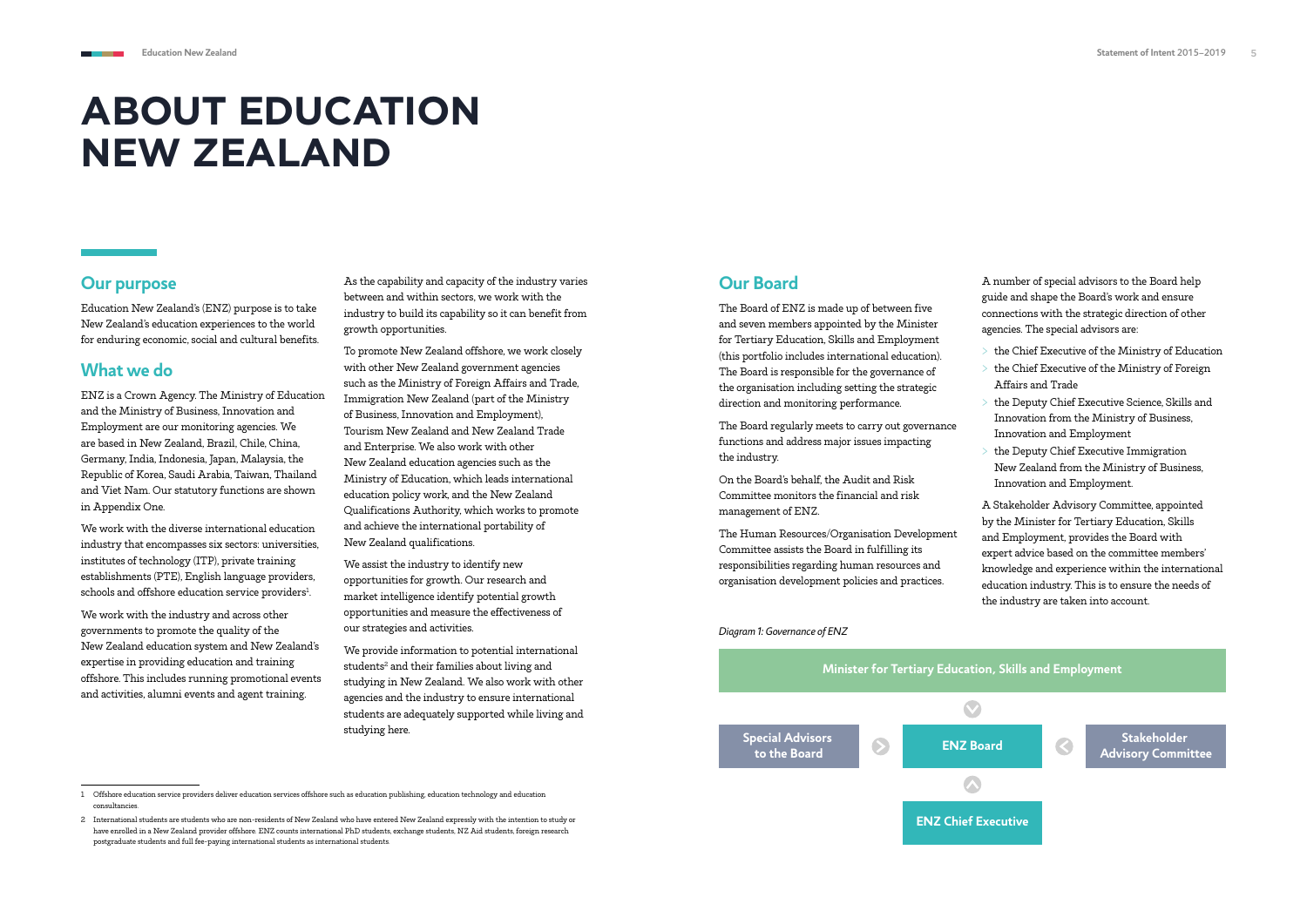# **The Government's main priorities and the Business Growth Agenda**

Our work has strong links to the Government's main priorities, in particular, building a more competitive and productive economy.

As international education is one of New Zealand's most valuable exports, we contribute to building a more competitive and productive economy, and to the Business Growth Agenda's work to build export markets. International education is one of the core elements identified to help achieve the Business Growth Agenda's export markets goal of increasing the ratio of exports to gross domestic product to 40 percent by 20253. International education also contributes to the Business Growth Agenda's goals for innovation and for skilled and safe workplaces.

We also support the Government's priority of responsibly managing the Government's finances by ensuring we deliver our work programme efficiently and effectively, and by delivering value for money.

# **The Leadership Statement for International Education**

The Government's goals for the international education industry are set out in the Leadership Statement for International Education.

It sets out targets for the size, scale and sustainability of the industry by 2025. The targets mean growth is needed in the industry's value, particularly in the value of education services delivered offshore. The volume of international students studying with New Zealand providers also needs to continue to grow.

The statement includes objectives for the quality of international relationships that underpin the international education industry, and the cultural and academic benefits from international education experiences. The quality of New Zealand's international education industry, and the relationships that underpin it, are as important as the achievement of numerical targets.

The Leadership Statement is set out in Appendix Two.

# **GOVERNMENT PRIORITIES**

## **International Education Industry Roadmap**

In 2014, the international education industry, supported by ENZ, developed strategic roadmaps for the industry and for each sector. The industry roadmap sets an industry valuation target of \$4.8 – \$6.2 billion by 2025.

The roadmaps are intended to be planning tools, and to identify the strategic goals and pathways for growth in international education.

The roadmaps and the Leadership Statement complement each other, with both focused on the size and sustainability of the industry. The roadmaps are published on ENZ's corporate website www.enz.govt.nz.

# **New Zealand's education system**

As part of New Zealand's education system, we work with other New Zealand education agencies to collectively deliver on the Government's priorities for education. We contribute to the shared long term outcome for the education system that 'New Zealanders have skills and knowledge for work and life'.

The Tertiary Education Strategy 2014-2019 outlines six strategic priorities that support the shared outcomes for the New Zealand education system. We work with New Zealand's other education agencies and with tertiary education institutions to realise the strategic priority of 'Growing international linkages' and support the priority of 'Strengthening research-based institutions'. We do this by providing support to tertiary education institutions to build their capability, and assisting tertiary education institutions to market to and recruit international students. We will continue to identify opportunities for the provision of education services offshore.

<sup>3</sup> This Statement of Intent includes calendar year and financial year information. A calendar year is shown as a single year, such as 2015, while dates such as 2014/15 refer to a financial year.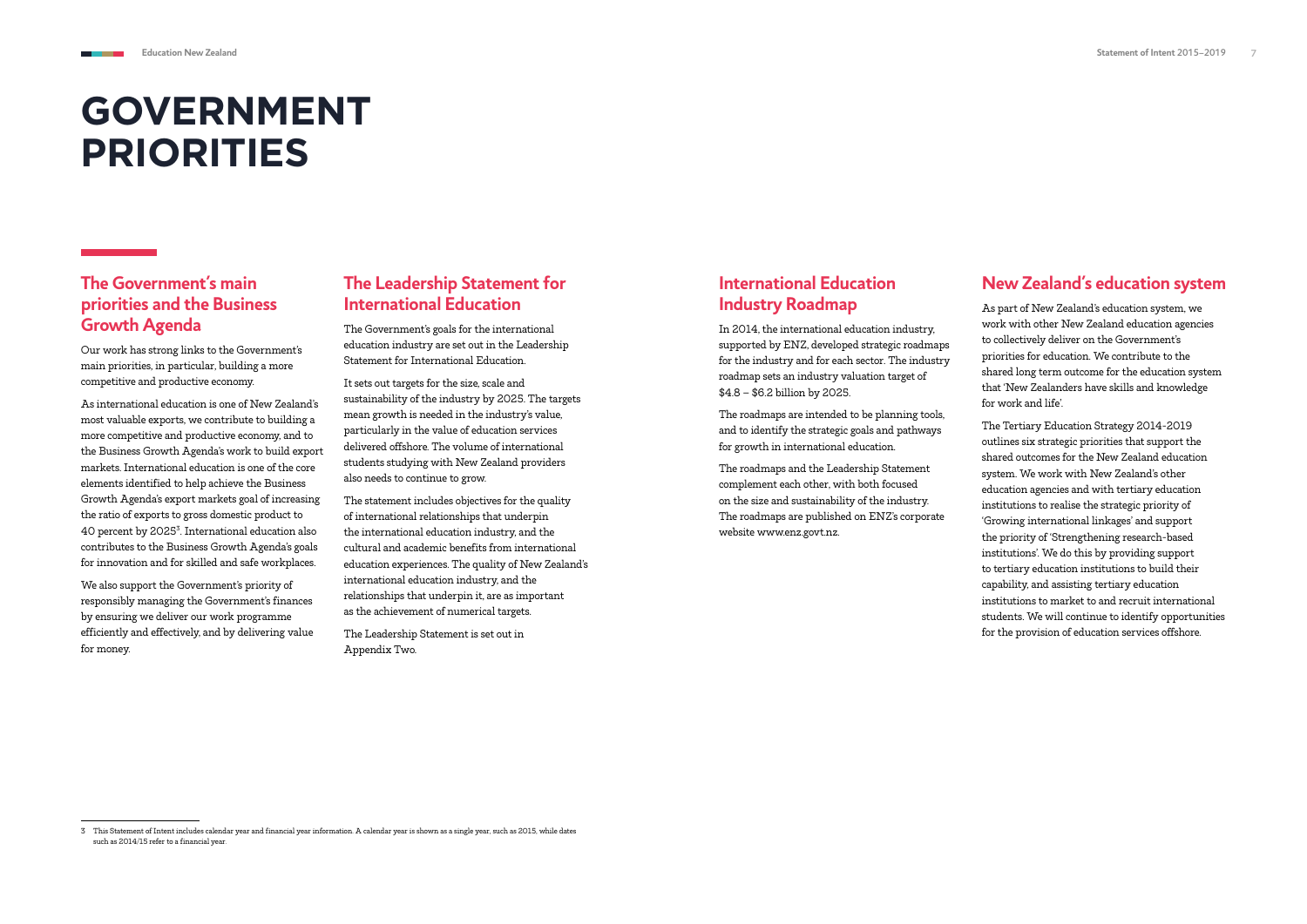### **Students studying throughout New Zealand**

Of the international students studying in New Zealand, 62 percent of them studied in Auckland. This makes Auckland an important destination for international education in New Zealand.

There are opportunities for growth in other parts of the country, including other major metropolitan areas such as Hamilton, Christchurch, Dunedin and Wellington. This would increase the regional diversification within New Zealand. ENZ will need to continue to work with providers and regional growth agencies to explore the potential of these regional markets.

### **Postgraduate enrolments**

The number of postgraduate enrolments has increased year-on-year since 2011. In 2014, the growth in postgraduate enrolments was due to Masters' level enrolments growing by 23 percent and doctoral level enrolments by 7 percent in the Government funded tertiary sector. This level of annual growth needs to continue until 2025 in order to achieve the Government's goal for the number of international postgraduate students studying in New Zealand.

### **Students studying with New Zealand providers offshore**

In 2014, 3,392 students were enrolled with New Zealand providers offshore, a 4 percent increase compared to 2013. There is scope for more growth in the number of students studying with New Zealand providers offshore through various modes of learning, such as face-to-face or online. The current level of growth needs to be exceeded longer term, to achieve the Government's goals for delivering education offshore. We will work with the industry to identify, and help it to continue benefitting from, opportunities to deliver education offshore.

### **Working with the industry to build its capacity and capability**

The growth potential of the industry's sectors and sub-sectors<sup>5</sup> varies, both in scale and size. To achieve significant growth, education providers and businesses need to have the capacity and infrastructure to absorb increasing international student numbers and to deliver substantial projects offshore. As some opportunities may exceed the capacity or capability of a single provider, we will encourage providers to collaborate so they can benefit from these opportunities.

As the ability to identify growth opportunities also varies, a focus on building the industry's capability to do so will be required.

Our market intelligence tells us countries are eager for help to strengthen their capability and for more local delivery of education services in their country. Countries are also looking for clear signs of commitment to long-term reciprocal relationships with the New Zealand Government and providers. To take advantage of emerging offshore opportunities, education services need to be packaged and promoted in the right way, and business models need to be well-developed.

## **The international environment**

The global economy is expected to grow over the next few years at similar levels to 2014. Higher economic growth is expected to occur in Asia compared to the rest of the world. This should benefit the international education industry, as many Asian countries are key sources for international students.



### **New Zealand's international education industry**

# **OUR OPERATING ENVIRONMENT**

### **The value of the industry**

International education is one of New Zealand's most valuable exports. An updated assessment in 2014 showed the international education industry was valued at \$2.85 billion, up from a valuation in 2012 of \$2.60 billion<sup>4</sup>. This increase in economic value follows much slower growth between 2008 and 2012. If the higher rate of growth in economic value continues between 2015 and 2025, the industry will achieve the Government's goals in the Leadership Statement for International Education.

*Graph 1: Value of the international education industry by sector*



In 2014, the industry's value sat between that of air transport (worth \$1.99 billion) and logs, wood and wood articles (worth \$4.02 billion). It supported more than 30,000 jobs in New Zealand – 14,500 jobs directly and 15,700 indirectly.

In 2014, 110,198 international students were enrolled with a New Zealand provider, a 13 percent increase compared to 2013. International students study throughout New Zealand and also with New Zealand providers offshore.

<sup>4</sup> Infometrics produced this report for ENZ. It is available on ENZ's corporate website www.enz.govt.nz. 5 Some examples of sub-sectors are education publishing and education technology.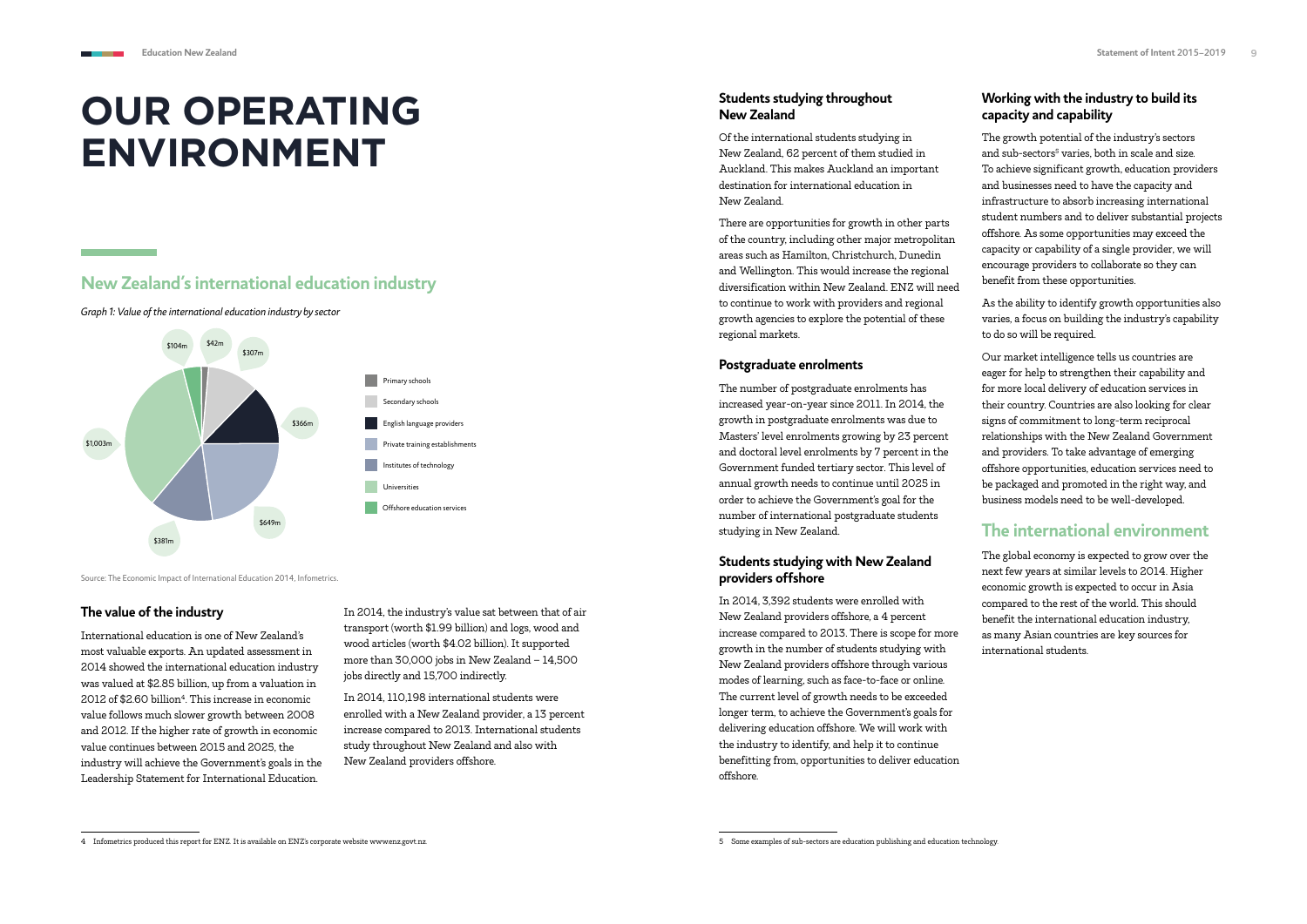measure the value of the industry. The research identified that two regions dominate where the revenue currently comes from: the Middle East and Asia. Together they account for 84 percent of offshore revenue. While supporting growth in those regions, ENZ will need to explore and gain a deeper understanding of the opportunities in other regions.

### **Increasing competition in international education**

Competition for international students is strengthening as more providers in English and non-English speaking countries enter the industry. Most of New Zealand's competitors are much larger and have more resources. They have been working to make themselves more attractive to potential international students.

To remain competitive, New Zealand needs to compare favourably as a study destination in terms of price, quality and ease of access.

### **Changing the way education services are delivered**

The delivery of education programmes and services is increasingly influenced by technology in a rapidly changing global environment. Today's students are more connected, through their devices, to the world around them. More flexible education models have appeared:

- > globally there are millions of users of massive open online courses (MOOCs) as students want to study when and where it is convenient to them
- > e-books, badges to accredit learning and personalised inquiry learning have been identified by the British Council as just as revolutionary as MOOCs
- transnational education<sup>6</sup> delivery continues to grow, as it gives students and education providers significant opportunity to engage locally
- apps already have a supplementary role in education.

Greater flexibility, different modes of learning and a greater focus on blended learning (combining face-to-face and online) may affect how education is delivered. These changes and others yet to come may affect both international and domestic students. Growth will depend on how well the industry adapts to these changes.

## **The wider New Zealand environment**

### **Working with other New Zealand government agencies**

Education and immigration policies and settings, both during studying and afterwards, can affect New Zealand's attractiveness to potential international students.

We need to work closely with Immigration New Zealand, the New Zealand Qualifications Authority and the Ministry of Education to reduce barriers to growth. We also need to work with other government agencies to ensure the industry is fully informed of any proposed changes, ensure the industry's views of any changes are taken into account, and monitor the impact of those changes on application volumes and on New Zealand's attractiveness as an education destination.

We work closely with the other New Zealand education sector agencies to collectively deliver on the Government's education priorities. We also work with the other New Zealand government agencies, such as Tourism New Zealand and New Zealand Trade and Enterprise, to collectively promote New Zealand in offshore markets.

### **Future global demand for international education**

New Zealand has been successful in attracting a small but significant slice of the international student market. *Graph 2: Number of international student enrolments with a New Zealand provider by country of origin*



Source: Export Education Levy and Tertiary Single Data Return 2014, Ministry of Education.

Much of the global growth in international education to 2025 is expected to come from China and India and to occur in the non-compulsory education sector. As a result, China and India are expected to continue to be strong markets for international students for New Zealand.

Some existing markets, such as Japan and the United States, have the potential for significant growth.

Some markets, such as Brazil and Indonesia, are expected to send more students to study internationally. This is due to their growing middle classes and youthful populations. This means we need to raise their preference for New Zealand education.

New potential markets continue to emerge that will need to be explored.

Changes in New Zealand's exchange rate can affect demand in some sectors and markets. One of the challenges continuing to face the industry is how to take advantage of the forecast demand when the exchange rate is high.

In 2015, we reviewed our market prioritisation. We identified markets that we will:

- > **Rebalance:** In this category are China and India, which are major sources of students and will stay that way for the foreseeable future. Also included are a group of mature markets where we do not see significant prospects for future growth.
- > **Promote:** This is a group of countries where we believe the right investment and approach will deliver strong growth.
- **Explore:** These are a small group of countries where we believe there will be good growth prospects in 5 to 10 years.

The prioritised 'rebalance', 'promote' and 'explore' markets are listed on ENZ's corporate website www.enz.govt.nz.

Some of New Zealand's international education services are already being delivered around the world, however it is difficult to get accurate data to measure this sector. In 2012, Infometrics undertook an assessment of the value of the educational services sector as part of its work to

<sup>6</sup> Transnational education is a set of education activities that span a national border through arrangements such as twinning, franchising, qualification validation, online learning, joint degrees and branch campuses.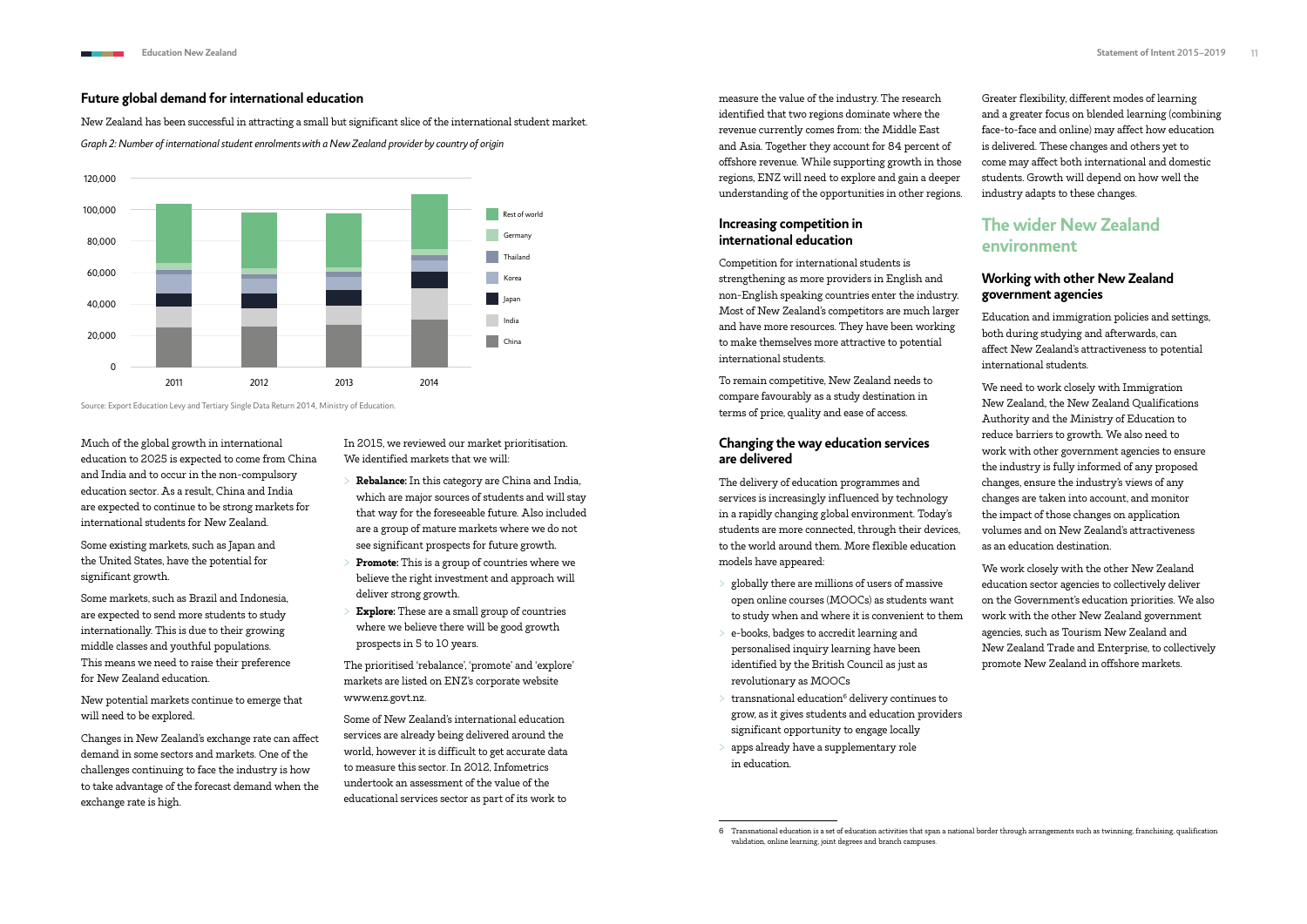

**Together with the international education industry we are working to ensure the industry contributes to the New Zealand economy and education system.** 

Our outcome 'Increase the economic value from New Zealand's international education industry' contributes to the Government's goals for economic growth and the education system. The diagram over the page illustrates the link between our work (our outputs) and the impact we have.

With the industry, we will work to protect and grow New Zealand's international education markets.

A capable industry is able to benefit from new and existing growth opportunities, and can successfully market itself. Building the industry's capability will help to further increase the economic value New Zealand gains from its international education industry.

As competition in international education is increasing, we will play an important role in sharing international market knowledge and expertise. We will also provide intelligence to help the industry identify growth opportunities and understand trends and events that may affect the international education industry.

We will undertake targeted engagement with selected stakeholders. We will also work with other government agencies, and with other governments, to support New Zealand's international education industry.

# **OUR OUTCOME FRAMEWORK**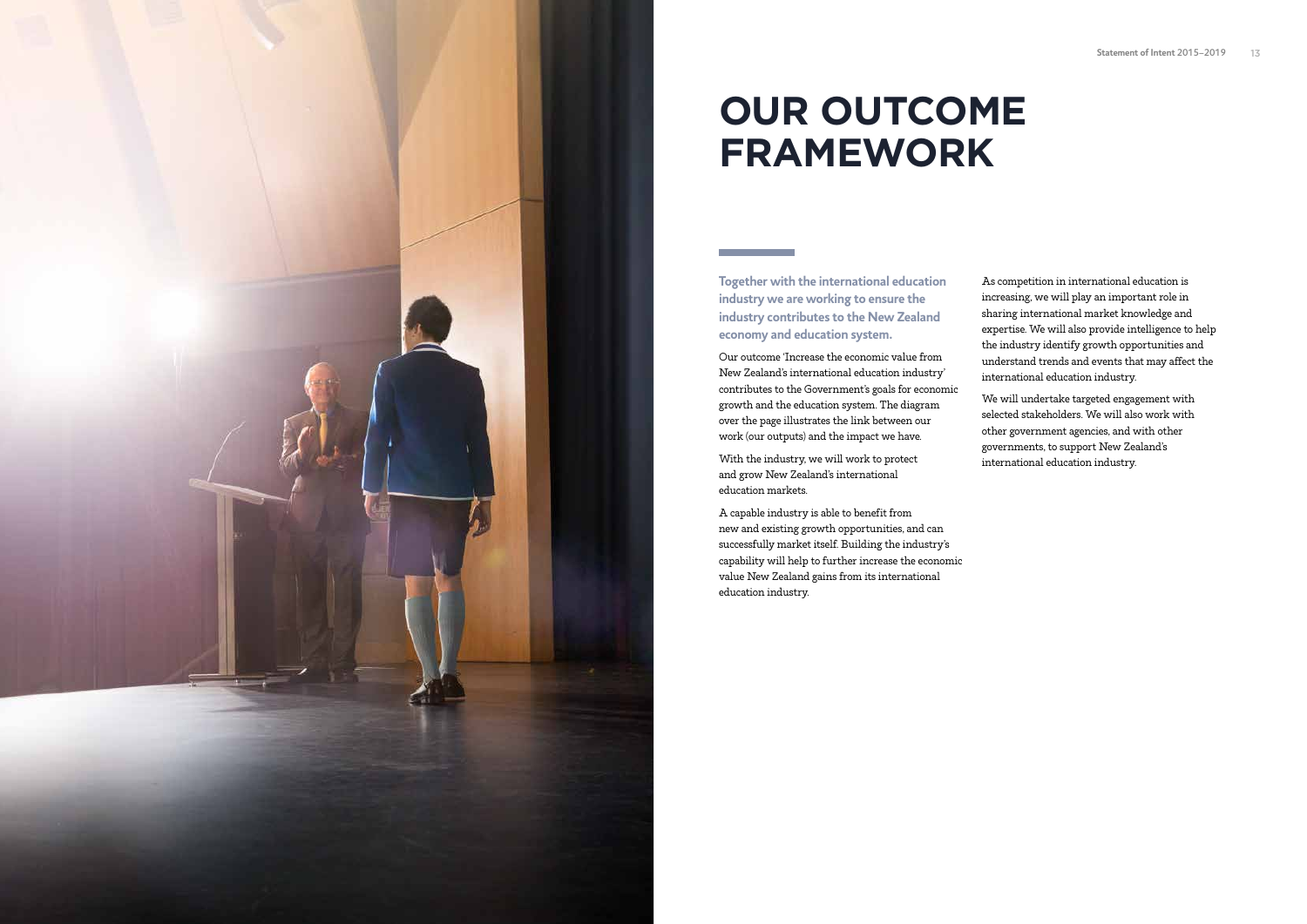and the first state

| Management<br>measures                                                                                                                                                                           |  | <b>What we</b><br>will do              |
|--------------------------------------------------------------------------------------------------------------------------------------------------------------------------------------------------|--|----------------------------------------|
| Number of referrals to<br>institutional websites from ENZ's<br>studyinnewzealand.com website<br>Number of new and existing<br>New Zealand International Doctoral<br>Research Scholarships funded |  | Sustain and<br>grow markets            |
| Number of new and existing<br>Prime Minister's Scholarships<br>for Asia that are funded                                                                                                          |  |                                        |
| Percentage of participating<br>institutions that are satisfied or<br>above with the quality of ENZ's<br>promotional events                                                                       |  | <b>Build</b>                           |
| Percentage of users that are<br>satisfied with the quality of ENZ's<br>services and support                                                                                                      |  | industry capacity                      |
| Percentage of users that agree<br>ENZ's services and support have<br>added value to their organisation                                                                                           |  |                                        |
| Number of country or sector<br>specific roadshows/conferences<br>held to assist the industry in<br>networking and identifying<br>business opportunities                                          |  | Be an influence<br>leader              |
| Number of professional<br>development seminars held<br>Number of commercial                                                                                                                      |  |                                        |
| introductions worked on with the<br>New Zealand industry and foreign<br>governments/education providers<br>Number of international business<br>leads actively pursued by the                     |  | Provide                                |
| industry following commercial<br>introductions by ENZ                                                                                                                                            |  | intelligence                           |
| ENZ contributes positively to<br><b>New Zealand Inc initiatives</b>                                                                                                                              |  |                                        |
| Administration expenses as<br>a percentage of core operating<br>expenses                                                                                                                         |  | ENZ's<br>organisational<br>development |
| Staff engagement                                                                                                                                                                                 |  |                                        |
| Core unplanned turnover                                                                                                                                                                          |  |                                        |

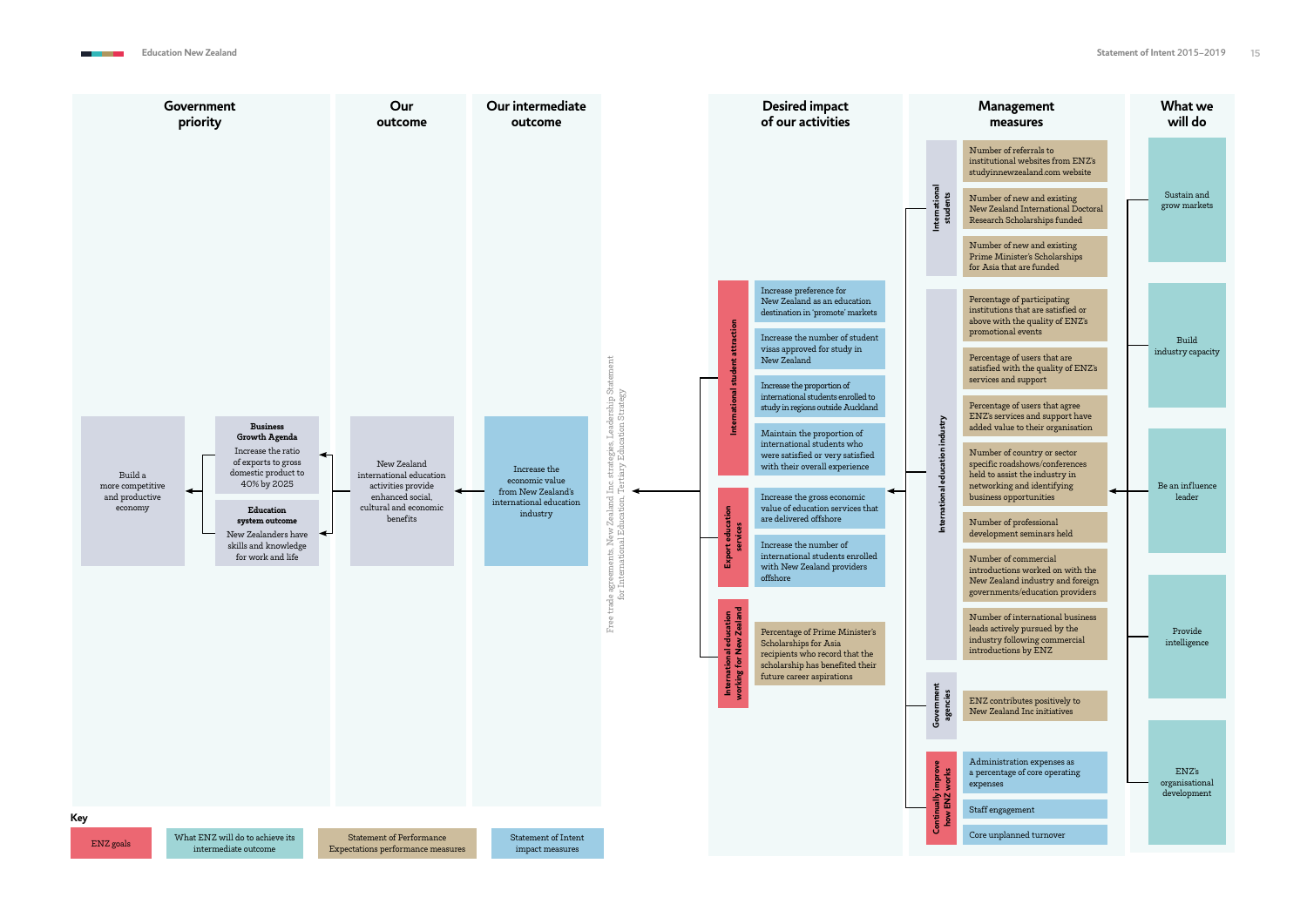## **Intermediate outcome: Increase the economic value from New Zealand's international education industry**

### **We are seeking:**

- > Increased gross economic value of the New Zealand international education industry
- > Increased preference for New Zealand as a study destination in 'promote' markets
- > Increased number of student visas approved for study in New Zealand
- > Increased proportion of international students enrolled to study in regions outside Auckland
- > Maintained the proportion of international students who were satisfied or very satisfied with their overall experience
- > Increased gross economic value of education services that are delivered offshore
- > Increased number of international students enrolled with New Zealand providers offshore.

### **What will we do to achieve this?**

#### *Sustain and grow markets*

Alongside the other New Zealand Inc. agencies, we will use the New Zealand Story as a shared foundation to position and promote New Zealand in international markets. This will complement our work to attract international students to study with New Zealand providers and deliver New Zealand's education services offshore.

We will continue to use New Zealand's Education Story to represent the international education industry's work, and the 'Think New' brand to position and promote New Zealand education in offshore markets. The 'Think New' brand is made up of three key brand attributes that we will emphasise to varying degrees depending on the market:

- > **Learn:** Students will learn in a world-class education system. Taught by professional and passionate teachers who have only one thing in mind – the students' success. Students will be challenged to think differently and to push the boundaries in an atmosphere of encouragement and excellence.
- Live: New Zealand is a safe and friendly place. A welcoming and open country where 'the new' is celebrated.
- > **Work:** Students who study in New Zealand gain skills that can lead to employment in New Zealand or offshore.

The industry will be encouraged to use New Zealand's Education Story, the 'Think New' brand and 'The Brand Lab' (a marketing toolkit) in its promotional activities targeted both at attracting international students to study with New Zealand providers, and at exporting education services offshore.

We will work with education service providers who deliver education services offshore. The aim is to increase the profile and presence of those providers, so they can enter new markets and expand existing markets for education services.

# **OUR OPERATING INTENTIONS**

We will support the development of offshore projects designed to deliver financial and wider market benefits for the international education industry. Our support can include identifying business growth opportunities, advising a provider on a potential new market, or co-funding work by a group of providers to progress a venture. The support provided will vary, based on sector or subsector needs, the progress those sectors or providers have made in terms of identifying or developing an opportunity, and the potential for growth.

ENZ works with New Zealand education institutions to coordinate and participate in a range of promotional events and activities which promote New Zealand as a world-class education destination. These events and activities are aimed at potential students, their families and agents.

We will continue to regularly review and prioritise New Zealand's international education markets into 'rebalance', 'promote' and 'explore' markets. The levels of promotional activities undertaken in each market to attract international students to New Zealand will depend on its prioritisation.

In each market we will use targeted activities to attract potential students from a diverse range of markets. The activities will vary from market to market, depending on what works best in each market and the rating prioritisation given to each market.

Digital marketing will be targeted at potential students and their parents. This includes the use of social media and advertising. Digital marketing is the one of the most effective ways of communicating with potential students who are digital natives, linked into the world through the internet.

Our student attraction website (www.studyinnewzealand.com) will be used in our promotional events and activities to attract potential students. The website also funnels enquiries and interest from potential students and their families to education institutions and agents.

We will also ensure that the information we provide to potential students, their families and agents is up-to-date and easy to understand.

Tourism New Zealand and ENZ will work to present joint education-tourism offerings, to ensure the opportunities presented by tourism and international education are realised effectively.

In a number of markets, education agents are a key influence for potential students and their families when investigating whether to study overseas. Our relationships with education agents will be strengthened to increase their preference for, and commitment to, New Zealand.

We will partner with the New Zealand networking organisation KEA New Zealand to welcome New Zealand-educated alumni into KEA New Zealand's pool of 'Friends of New Zealand'. Alumni are an important way of telling the New Zealand Education Story to potential international students who are considering studying in New Zealand. Partnering with KEA New Zealand enables alumni to stay connected with New Zealand and share their success stories.

New Zealand has a world class education system and a global reputation in early childhood literacy and technological innovation. We will support and promote the role of technology in international education delivery, and explore how investments promoting education technology could be more effective.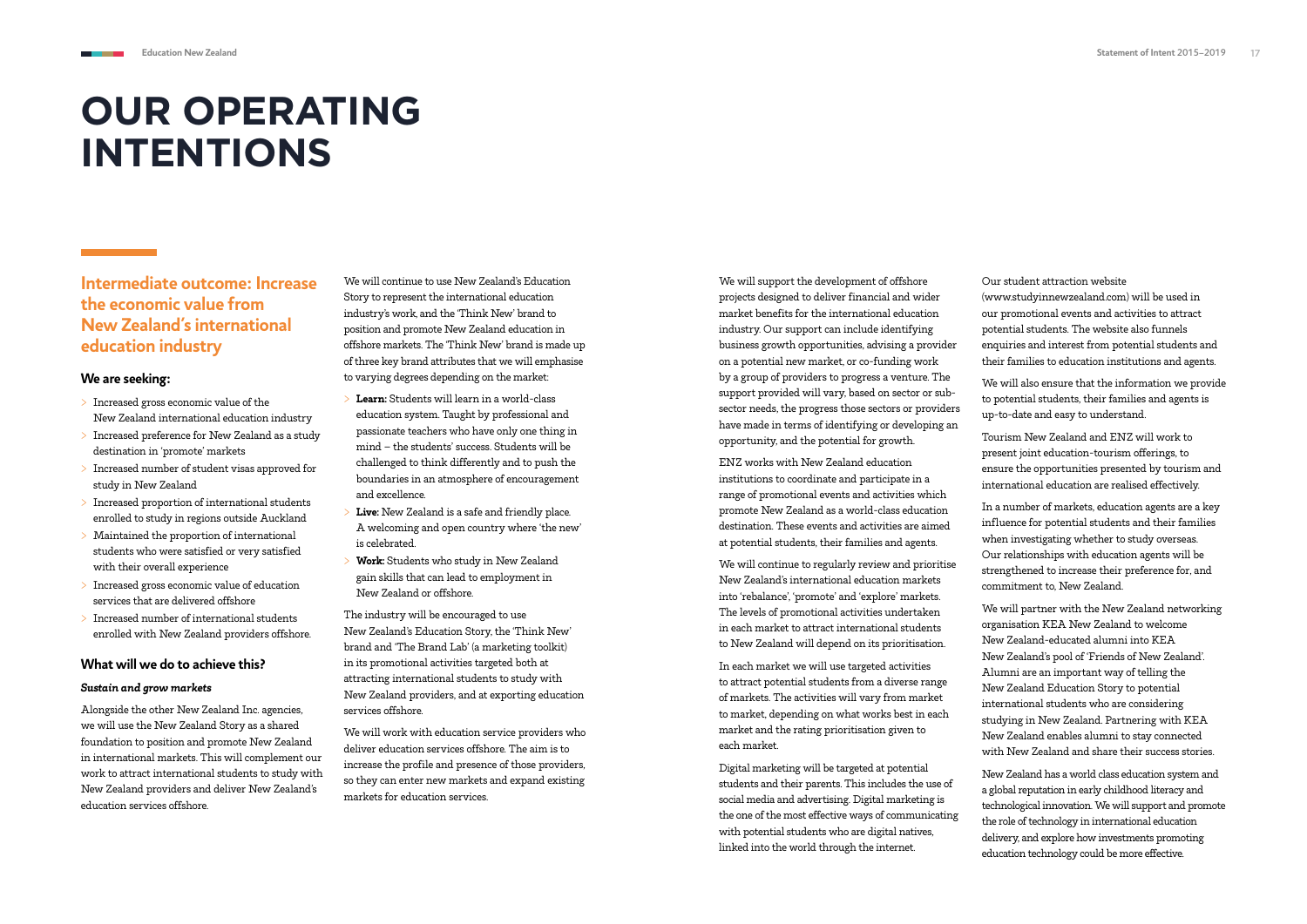#### *Be an influence leader*

ENZ staff are co-located offshore with other New Zealand agencies so we can work interactively and support each other's activities to promote New Zealand. We are usually co-located with the Ministry of Foreign Affairs and Trade or with New Zealand Trade and Enterprise.

Education and immigration policies and settings significantly affect New Zealand's competitiveness to attract international students. We maintain relationships with other New Zealand agencies, particularly where an agency's policy settings affect the international education industry. When other New Zealand agencies plan changes that are likely to impact the industry, we ensure the industry's views are taken into account. We monitor the impact of those changes on application volumes and on New Zealand's attractiveness as an education destination.

As a member of the International Education Senior Officials' Group, we will continue to work with other government agencies to ensure that advice to ministers is effectively 'joined up' by aligning our work programmes. The group is made up of representatives from the Ministry of Business, Innovation and Employment, the Ministry of Education, the Ministry of Foreign Affairs and Trade, ENZ, the New Zealand Qualifications Authority and the Tertiary Education Commission.

We will ensure that operational policy opportunities and issues are identified and considered across government agencies. The strategic drivers for the group's work include:

- > ensuring the high quality of education and pastoral care are maintained and improved
- > ensuring New Zealand offers a competitive immigration setting for international students and highly qualified skilled migrants while managing labour market risks
- using data to build intelligence about the international education industry and markets
- > monitoring progress against the objectives in the Leadership Statement for International Education.

We will also support the New Zealand Qualifications Authority's work to achieve recognition of New Zealand qualifications by other governments. The international portability of qualifications is important in many of our key international student markets.

Auckland is, and will remain, an important location for international education. To support growth outside Auckland, we will also encourage students to study in other major New Zealand metropolitan areas such as Christchurch, Dunedin, Hamilton and Wellington.

Through our Regional Partnership Programme, we will continue to work with international education providers, representative groups and local government economic development agencies throughout New Zealand to support the development and growth of international education in New Zealand's regions. The activities that form part of the programme for each region we work with will vary, as each region is at a different stage in deciding how to grow its international education industry.

- $>$  individual sectors or the industry
- > the Government (including ENZ)
- > potentially both industry and the Government.

We will leverage New Zealand's bilateral international education agreements and programmes with other countries to increase student numbers. Providers will be supported so they can leverage agreements, such as the New Zealand-China Vocational and Technical Education Model Programme, to increase the number of international students studying with New Zealand providers.

Through our international network we will build and maintain relationships across governments and with potential partners, to identify growth opportunities for the industry.

New Zealand education agencies have worldclass systems, frameworks and tools that could be adapted for use by other countries to enhance the quality and performance of their education systems. We will work with the Ministry of Foreign Affairs and Trade, New Zealand Trade and Enterprise, and education agencies to support the commercialisation of the New Zealand Government's educationrelated intellectual property and 'know how'.

The presence of skilled New Zealanders studying at offshore education institutions promotes the high quality of the New Zealand education system, while enabling those New Zealanders to enhance their skills.

We will continue to award the Prime Minister's Scholarships to New Zealanders for study overseas across a range of courses and international locations.

We oversee the awarding of New Zealand International Doctoral Research Scholarships that fund international students to come to New Zealand to undertake PhD study. The scholarships are intended to attract top international students to New Zealand. Over the next four years, we will review and potentially implement changes to the scholarships to ensure the funding is effectively used and continues to support the Government's goals for the international education industry.

#### *Build industry capability*

One of the ways to grow the economic value from the international education industry is to increase providers' ability to generate growth.

ENZ has an important role in strengthening the industry's capability so providers can identify and benefit from new and existing growth opportunities.

Using the overarching industry roadmap and the sector roadmaps to guide us, we will provide capability building activities to reflect the industry's needs. The roadmaps identify the strategic choices and specific actions that industry believes are key enablers of success. These could be undertaken by:

ENZ will continue work with the industry and other New Zealand government agencies to prioritise and implement specific actions to support the goals identified by the industry and the Government.

We will support the industry to work together and strategically build relationships with offshore partners to benefit from growth opportunities. This may include working with a particular sector, subsector or individual provider.

As some opportunities exceed the capability or capacity of a single provider or business, we will encourage education providers and businesses to collaborate so they can identify and benefit from those opportunities. The industry will also be encouraged to share their export stories and strengthen the capability of organisations less experienced in exporting to learn how others have achieved success. For example, in 2013 and 2014 we supported education technology conferences; backing a rapidly developing and growing sub-sector.

Through the International Education Growth Fund (IEGF), we will continue to provide matched funding for up to 50 percent of the total cost of short-term projects for the industry. The funded projects will be expected to increase the number of international students studying in New Zealand or at New Zealand institutions offshore, increase the value of goods and services provided offshore, or increase the value of existing activities. Applications for the IEGF will be sought twice a year.

Tools will be developed and provided to the industry for use in attracting potential students or exporting services offshore. Seminars will also be run to inform providers about market opportunities.

Agents will be encouraged to use our e-learning programme and ensure that the e-learning programme stays up-to-date and relevant for them. The programme is designed to enable agents to provide potential students and their families with information about studying in New Zealand, and to sell New Zealand as a study destination. It covers a range of topics, including helping a student to choose a programme of study, providing information on the conditions of a student visa and preparing students for life in New Zealand.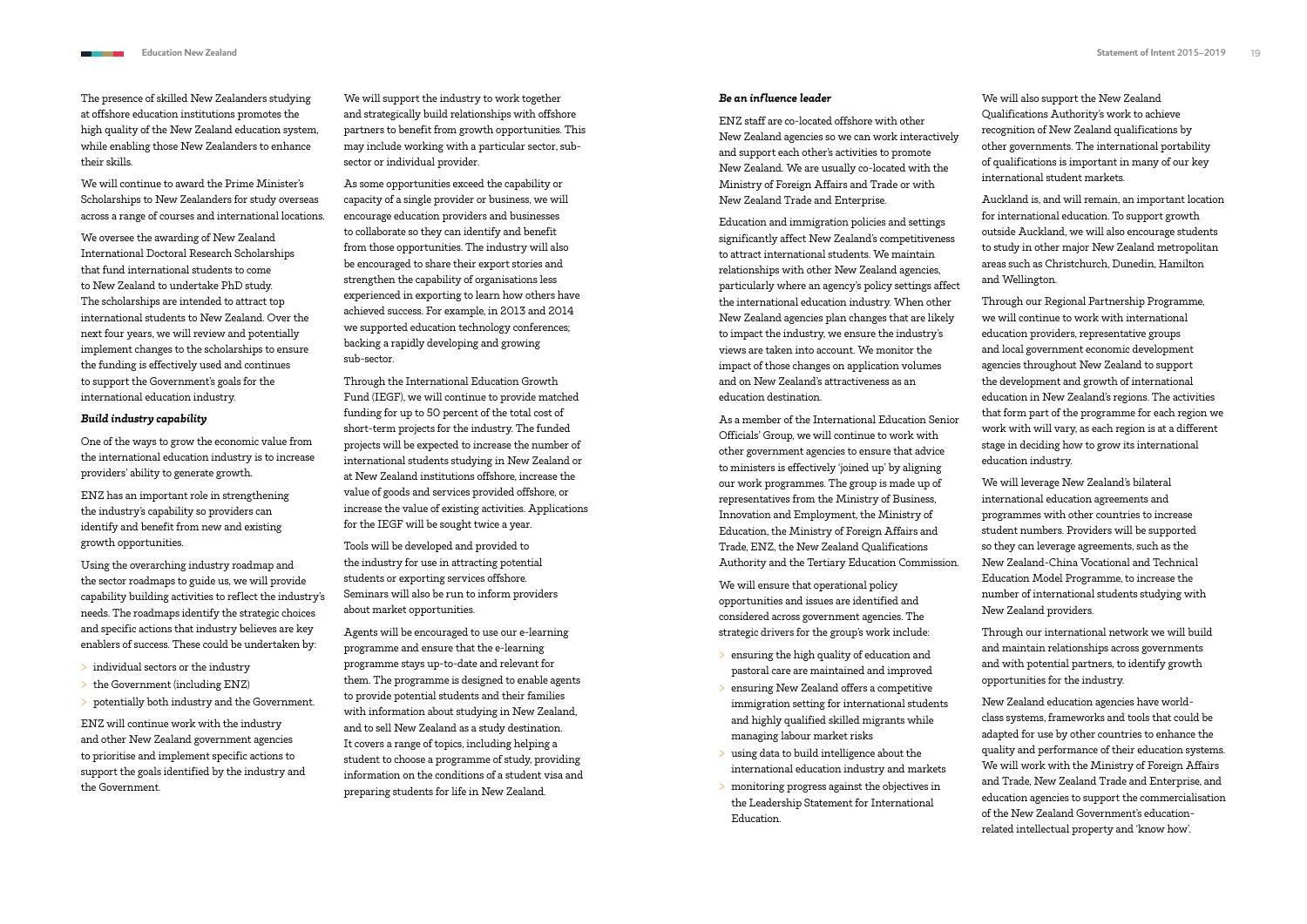#### *Provide intelligence*

Our knowledge of the global international education market will continue to be shared with the industry. We will also invest in market research to measure the preference for and reputation of New Zealand education within our key markets. Opportunities for growth will continue to be identified and will be used to improve the targeting of our promotional activities. This will ensure our promotional activities increase potential international students' preference for New Zealand education.

By the end of 2015/16, we will ensure that we have properly defined what delivering education services offshore means. The definition may include an explanation what types of activities are included or not. Having an agreed definition will help us to its economic value and identify markets where there is the potential for significant growth.

We will also undertake in-depth research on the current and future state of markets. This work will examine the position of New Zealand as an education destination in those markets, and the opportunities for attracting international students.

We will increasingly look at how the industry can utilise technology to deliver education programmes and services offshore. This includes keeping pace with new technologies and applications and working with the industry to position them to benefit from any new opportunities. We will also improve ENZ's and the industry's understanding of transnational education to identify and benefit from opportunities.

Appropriate support services will be developed and research undertaken that institutions can use to develop their own business and marketing plans. Our focus will be helping the industry understand the growth opportunities present in markets.

#### **Impact measures**

| <b>Measure</b>                                                | <b>How measured</b>                                                             | <b>Baseline</b>                                                                 | <b>Target</b>                                                                   |
|---------------------------------------------------------------|---------------------------------------------------------------------------------|---------------------------------------------------------------------------------|---------------------------------------------------------------------------------|
| Increase the gross economic value                             | 2008: \$2.51b<br>Economic impact analysis studies                               |                                                                                 | 2015: Increase value to \$3.0b.                                                 |
| of the New Zealand international<br>education industry.       | using methodology agreed with<br>Statistics New Zealand.                        | <b>Trend</b><br>2012: \$2.60b                                                   | 2018: Increase value to \$3.51b.                                                |
|                                                               |                                                                                 | 2014: \$2.85b                                                                   | 2021: Increase value to \$4.08b.                                                |
|                                                               |                                                                                 |                                                                                 | 2025: Increase value to \$5.0b.                                                 |
| Increase the preference for<br>New Zealand as an education    | Brand awareness survey,<br><b>Education New Zealand.</b>                        | 2014/15: 5%                                                                     | 2015/16: Increase the percentage who prefer<br>New Zealand compared to 2014/15. |
| destination in 'promote' markets.                             | 2016/17: Increase the percentage who prefer<br>New Zealand compared to 2015/16. |                                                                                 |                                                                                 |
|                                                               |                                                                                 | 2017/18: Increase the percentage who prefer<br>New Zealand compared to 2016/17. |                                                                                 |
|                                                               |                                                                                 |                                                                                 | 2018/19: Increase the percentage who prefer<br>New Zealand compared to 2017/18. |
| Increase the number of student<br>visas approved for study in | Immigration visa data,<br>Immigration New Zealand,                              | 2012: 69,269<br>student visas                                                   | 2015: Increase student visas approved by at least<br>5,000 compared to 2014.    |
| New Zealand.                                                  | Ministry of Business, Innovation<br>and Employment.                             | approved.<br><b>Trend</b><br>2013: 70.269<br>student visas<br>approved.         | 2016: Increase student visas approved by at least<br>5,000 compared to 2015.    |
|                                                               |                                                                                 |                                                                                 | 2017: Increase student visas approved by at least<br>5,000 compared to 2016.    |
|                                                               |                                                                                 | 2014: 84,414<br>student visas<br>approved.                                      | 2018: Increase student visas approved by at least<br>5,000 compared to 2017.    |

| <b>Measure</b>         | How measured            | <b>Baseline</b> | <b>Target</b> |
|------------------------|-------------------------|-----------------|---------------|
| Increase the           | <b>Export Education</b> | 2012: 39%       | 2015:         |
| proportion of          | Levy and Tertiary       | Trend           | studen        |
| international students | Single Data             | 2013: 40%       | Auckla        |
| enrolled to study      | Return, Ministry        | 2014: 38%       |               |
| in regions outside     | of Education.           |                 | 2016:         |
| Auckland.              |                         |                 | studen        |

|                              | <b>Target</b>                                                                                                                        |
|------------------------------|--------------------------------------------------------------------------------------------------------------------------------------|
|                              | <b>2015:</b> Increase the proportion of international<br>students enrolled to study in regions outside<br>Auckland compared to 2014. |
|                              | 2016: Increase the proportion of international<br>students enrolled to study in regions outside<br>Auckland compared to 2015.        |
|                              | 2017: Increase the proportion of international<br>students enrolled to study in regions outside<br>Auckland compared to 2016.        |
|                              | 2018: Increase the proportion of international<br>students enrolled to study in regions outside<br>Auckland compared to 2017.        |
|                              | 2015:                                                                                                                                |
|                              | > Secondary schools: 94%                                                                                                             |
| ments: 87%                   | $>$ Institutes of technology: 89%                                                                                                    |
| : 88%                        | > Universities: 88%                                                                                                                  |
| 89%                          | 2018:                                                                                                                                |
|                              | > Secondary schools: 94%                                                                                                             |
|                              | Private training establishments: 88%<br>>                                                                                            |
|                              | > English language schools: 89%                                                                                                      |
| 89%                          | > Institutes of technology: 89%                                                                                                      |
|                              | > Universities: 88%                                                                                                                  |
| ments: 88%                   |                                                                                                                                      |
| : 89%                        |                                                                                                                                      |
|                              | 2015: Increase value to \$150m.                                                                                                      |
|                              | 2025: Increase value to \$500m.                                                                                                      |
| students enrolled            | 2015: Increase enrolments to 4,000 students.                                                                                         |
| s offshore.                  | 2016: Increase enrolments to 4.380 students.                                                                                         |
| students enrolled            | <b>2017:</b> Increase enrolments to 4.800 students.                                                                                  |
| s offshore.<br>students were | 2018: Increase enrolments to 5.250 students.                                                                                         |
| providers                    | 2025: 10,000 international students enrolled                                                                                         |
|                              | with New Zealand providers offshore.                                                                                                 |

| Maintain the<br>proportion of<br>international students<br>who were satisfied<br>or very satisfied<br>with their overall<br>experience. (Survey<br>ratings are Very<br>Satisfied, Satisfied,<br>Dissatisfied, Very<br>Dissatisfied) | International<br><b>Student Barometer</b><br>surveys by<br>l-graduate.                             | 2011/12 <sup>7</sup> :<br>> Secondary schools: 94%<br>> Private training establishments: 87%<br>$>$ English language schools: 88%<br>$>$ Institutes of technology: 89%<br>> Universities: 89%<br>Trend<br>2013:<br>> Institutes of technology: 89%<br>> Universities: 88%<br>2014:<br>> Private training establishments: 88%<br>> English language schools: 89% |
|-------------------------------------------------------------------------------------------------------------------------------------------------------------------------------------------------------------------------------------|----------------------------------------------------------------------------------------------------|-----------------------------------------------------------------------------------------------------------------------------------------------------------------------------------------------------------------------------------------------------------------------------------------------------------------------------------------------------------------|
| Increase the gross<br>economic value of<br>education services<br>that are delivered<br>offshore.                                                                                                                                    | Economic impact<br>analysis studies using<br>methodology agreed<br>with Statistics<br>New Zealand. | 2008: \$107m<br>Trend<br>2012: \$104m                                                                                                                                                                                                                                                                                                                           |
| Increase the number<br>of international<br>students enrolled<br>with New Zealand<br>providers offshore.                                                                                                                             | <b>Tertiary Single Data</b><br>Return, Ministry<br>of Education.                                   | 2012: 3,056 international students enrolled<br>with New Zealand providers offshore.<br><b>Trend</b><br>2013: 3.270 international students enrolled<br>with New Zealand providers offshore.<br>2014: 3.392 international students were<br>enrolled with New Zealand providers<br>offshore.                                                                       |

7 ENZ and the Ministry of Education contracted I-graduate to run the 2011/12 surveys.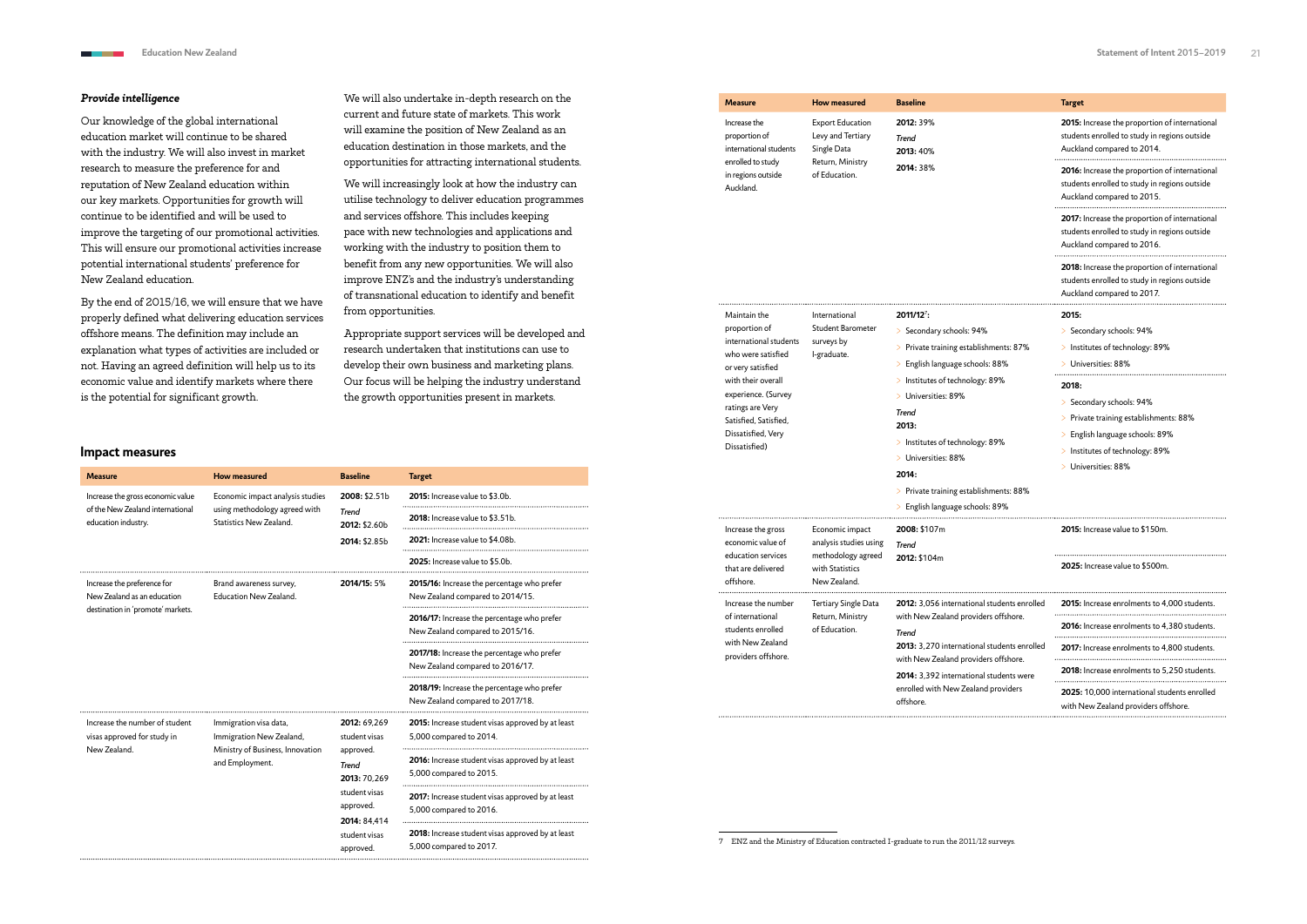**Our ability to support the international education industry and be their voice depends on ENZ having committed people with the right skills, supported by the right structure, systems and processes.**

We are focused on ensuring that our organisational development activities support the efficient and effective delivery of outputs.

We will work within the spirit of the whole-ofgovernment directions for procurement, information and communications technology (ICT), and property to ensure we use efficient and effective back office services to support our outputs as far as possible. One of the ways we will measure our efficiency and effectiveness is through monitoring the ratio of administration expenses to core operating expenses.

# **Our people**

Our spirit values are a foundation for the organisation. The values that reflect our spirit are inspirational leaders, business savvy, innovative, knowledgeable, connectors, passionate, welcoming, trustworthy, and one team.

At 31 March 2015 we employed 87 people, including fixed term employees. They are based in New Zealand and internationally.

To make sure our organisation is fit-for-purpose, we are implementing our People Strategy 2012-15. The key elements of our People Strategy are:

- 1. Planning resource requirements and attracting capability.
- 2. Employee engagement and performance improvement.

3. Developing our people.

4. Recognising, retaining and rewarding our people.

The People Strategy will be reviewed in 2015 to ensure its elements remain up-to-date and relevant to the organisation over the next four years. The People Strategy supports our purpose, spirit, focus, outcomes, outputs and work programme.

The Strategy will evolve along with the direction and needs of the organisation. It forms a basis for future decision-making in terms of human resource operating procedures and processes, and is a guide to achieving the highest standards of employee performance.

Our organisational performance measures are reflected in individual performance agreements.

#### **Good employer matters**

We recognise that we need a diverse workforce to effectively deliver services to our customers. We provide equal employment opportunities to make the most of the talents of all of our people.

Our status as a good employer will be assessed against the elements and criteria set out by the Human Rights Commission. Over the next four years we will continue to ensure that all elements are in place and working well through our People Strategy.

We will continue to run an employee engagement survey. We will develop and implement solutions for areas of improvement identified through the survey.

# **OUR ORGANISATIONAL DEVELOPMENT**

# **Our technology**

ICT is vital to the effective delivery of our services and is a vital component of our marketing, information delivery and capability building strategies.

We will complete Phase 3 of our ICT Programme, which is designed to optimise our ICT platform. In the last two years we have completed Phases 1 (stabilise) and 2 (transform) to ensure that our ICT platform is fit-for-purpose. Phase 3 (optimise) has been split into two separate phases:

- > Phase 3a which focuses on access security, a refreshed standard operating environment, communications (including our corporate intranet) and mobility – will be largely completed in 2014/15
- > Phase  $3b$  which will focus on knowledge management – has yet to be scoped and will be expected to meet the global needs of ENZ and our overall strategy.

We will move into primarily a lifecycle replacement phase once phase 3b is delivered.

## **Monitoring organisational capability**

| Measure                                                                | <b>Baseline</b>                                                                                                                                                                             | <b>Target 2015-2019</b>                                                                                                                                 |
|------------------------------------------------------------------------|---------------------------------------------------------------------------------------------------------------------------------------------------------------------------------------------|---------------------------------------------------------------------------------------------------------------------------------------------------------|
| Employee engagement.                                                   | In 2013/14 and 2014/15, ENZ ranked in the top<br>third of government agencies which complete<br>the same survey (approximately 30) in terms<br>of engagement and staff satisfaction levels. | Be in the top quartile of the staff engagement<br>performance index for public sector<br>organisations as measured by an employee<br>engagement survey. |
| Core unplanned turnover.                                               | Unplanned turnover for the year ending<br>30 June 2014 was 9%.                                                                                                                              | No more than 12%.                                                                                                                                       |
| Administration expenses as a percentage<br>of core operating expenses. | In 2013/14, the percentage was 11%.                                                                                                                                                         | Between 13-18%. The target is lower than in<br>2014/15 to reflect ENZ's actual expenditure on<br>administration expenses in the last two vears.         |

### **Our systems and processes**

### **Capital and asset management intentions**

The value of our capital assets is small. The table below summarises the forecast value of our assets at 30 June 2015 and our capital investment intentions over the next four years.

|                                  | <b>Forecast net book</b><br>value at 30 June 2015 | <b>Comment on assets</b><br>forecast at 30 June 2015 | Purchases 2015-2019                                                                                                                                                                                       |
|----------------------------------|---------------------------------------------------|------------------------------------------------------|-----------------------------------------------------------------------------------------------------------------------------------------------------------------------------------------------------------|
| Property fit out                 | \$236,363                                         | Fit out of new offices on<br>Lambton Quay completed. | We will be reviewing the accommodation of the offs<br>as part of the changing needs of market growth, and<br>capital contributions toward office refits as necessar                                       |
| <b>Information</b><br>technology | \$985,969                                         | Phases 1, 2 and 3a of ICT<br>Programme completed.    | Our standard operating environment is in place, toge<br>a re-launched intranet and improved communicatior<br>Future investment will address knowledge managem<br>the strategic needs of the organisation. |
| <b>Motor vehicles</b>            | \$158,802                                         | One offshore vehicle<br>replaced in 2014/15.         | Replacement of vehicles at the end of their useful live                                                                                                                                                   |
| Office equipment                 | \$45,454                                          | Lifecycle replacement only.                          | Replacement of assets at the end of their useful lives.                                                                                                                                                   |
| <b>Furniture and</b><br>fittings | \$29,206                                          | Lifecycle replacement only.                          | Replacement of assets at the end of their useful lives.                                                                                                                                                   |

| Value at JU Julie 2015 | TOTECAST AT JUINE ZUIJ                               | PUI CHASES ZU 13-ZU 17                                                                                                                                                                                                           |
|------------------------|------------------------------------------------------|----------------------------------------------------------------------------------------------------------------------------------------------------------------------------------------------------------------------------------|
| \$236.363              | Fit out of new offices on<br>Lambton Quay completed. | We will be reviewing the accommodation of the offshore offices<br>as part of the changing needs of market growth, and providing<br>capital contributions toward office refits as necessary.                                      |
| \$985.969              | Phases 1, 2 and 3a of ICT<br>Programme completed.    | Our standard operating environment is in place, together with<br>a re-launched intranet and improved communication tools.<br>Future investment will address knowledge management and<br>the strategic needs of the organisation. |
| \$158,802              | One offshore vehicle<br>replaced in 2014/15.         | Replacement of vehicles at the end of their useful lives.                                                                                                                                                                        |
| \$45.454               | Lifecycle replacement only.                          | Replacement of assets at the end of their useful lives.                                                                                                                                                                          |
| \$29.206               | Lifecycle replacement only.                          | Replacement of assets at the end of their useful lives.                                                                                                                                                                          |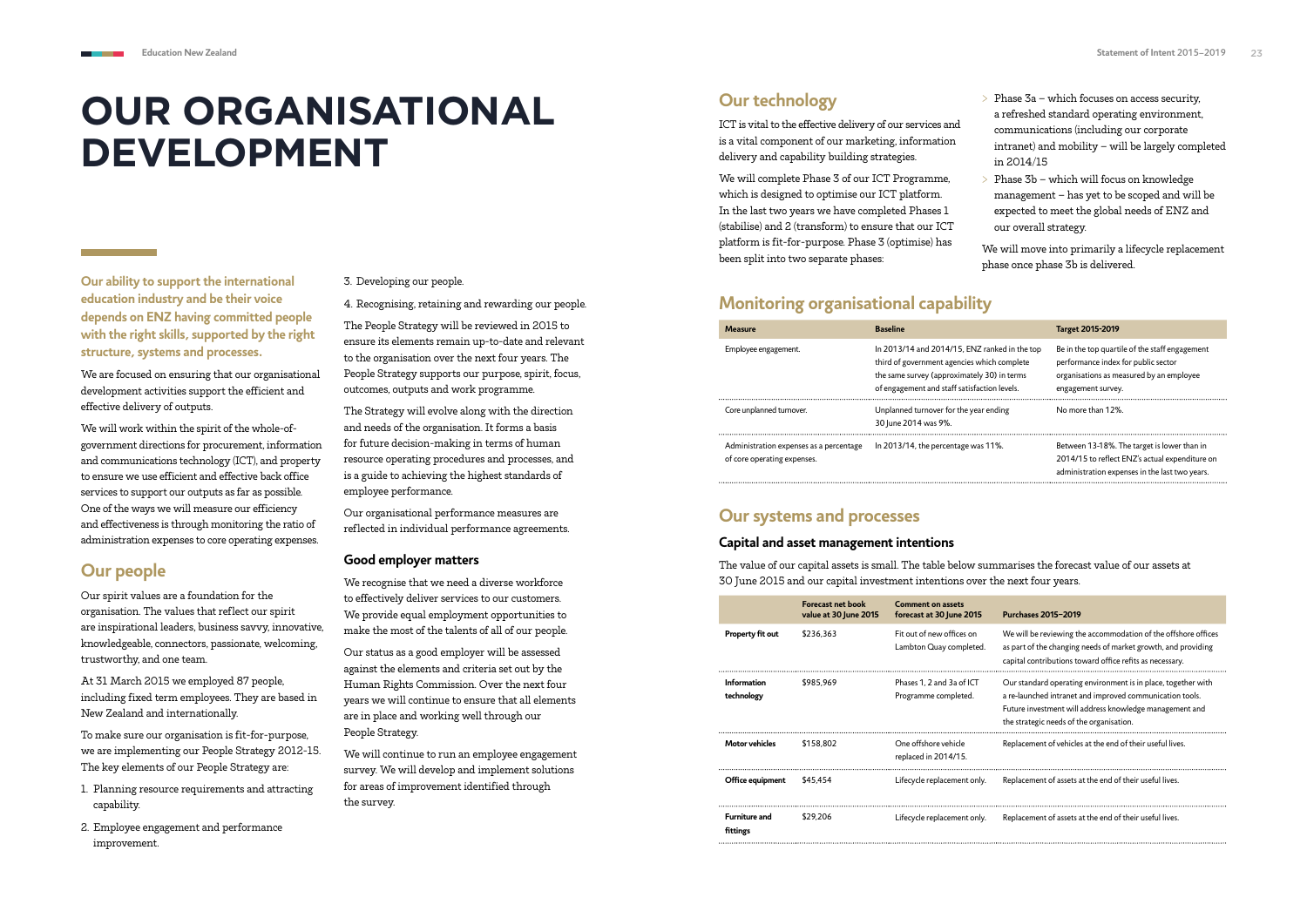### **Risk management strategy**

ENZ has a risk management and reporting framework that provides a consistent way to identify and assess the most important risks. We will:

- > monitor the risks regularly through the Audit and Risk Committee
- > revise, where necessary, risk severity and likelihood levels
- $>$  report any significant risks, and appropriate strategies to address them, to the Minister and our monitoring agencies as they arise.

We have identified ENZ's broad risks and mitigation strategies.

| <b>Risk</b>                                                                                                                                                   | <b>ENZ's mitigation strategies</b>                                                                                                                                                                                                                                                                                                                                                                                                                                                                                                                                                   |
|---------------------------------------------------------------------------------------------------------------------------------------------------------------|--------------------------------------------------------------------------------------------------------------------------------------------------------------------------------------------------------------------------------------------------------------------------------------------------------------------------------------------------------------------------------------------------------------------------------------------------------------------------------------------------------------------------------------------------------------------------------------|
| Changes to the<br>international environment                                                                                                                   | > Use ENZ's market intelligence and research to identify changes likely to affect the international education<br>industry, including changes being made by New Zealand's competitor countries.                                                                                                                                                                                                                                                                                                                                                                                       |
| Changes to the way                                                                                                                                            | $>$ Promote the quality of education services that can be delivered offshore.                                                                                                                                                                                                                                                                                                                                                                                                                                                                                                        |
| education is delivered.                                                                                                                                       | $>$ Work with the industry and the Ministry of Education to identify emerging changes to the way education is delivered.                                                                                                                                                                                                                                                                                                                                                                                                                                                             |
|                                                                                                                                                               | > Build industry capability to respond to change.                                                                                                                                                                                                                                                                                                                                                                                                                                                                                                                                    |
| New Zealand's<br>international education<br>brand<br>Failure to build and<br>maintain the reputation of<br>New Zealand's international<br>education industry. | $>$ Promote New Zealand as a world-class and high value destination.<br>$>$ Work with the industry to ensure New Zealand has the capability and capacity to accommodate an increase in<br>international student numbers.<br>$>$ Work with other New Zealand Inc. agencies to align strategies and ensure that the industry's views of any<br>changes planned by other agencies are taken into account.<br>> Work with the industry to strengthen their capability in promoting and delivering New Zealand's international<br>education services.                                     |
|                                                                                                                                                               | > Use KEA New Zealand's offshore alumni network to showcase the quality of New Zealand's education system.                                                                                                                                                                                                                                                                                                                                                                                                                                                                           |
|                                                                                                                                                               | > Work with other New Zealand education agencies to enable the collective delivery of the Government's<br>priorities for the education system.                                                                                                                                                                                                                                                                                                                                                                                                                                       |
| Changes to the<br>international environment<br>Changes to external factors<br>that reduce New Zealand's<br>competitiveness.                                   | $>$ Promote New Zealand as a world-class and high value destination.<br>> Promote multiple education markets.<br>$>$ Implement programmes that build agent relationships, preference and commitment to New Zealand.<br>$>$ Support sectors and sub-sectors to explore other potential growth opportunities.                                                                                                                                                                                                                                                                          |
| <b>International</b><br>education goals<br>Failure to deliver on the<br>Government's goals for<br>international education.<br>Government policy settings      | $>$ Undertake robust strategic and business planning, including defining clear goals and medium term targets.<br>$>$ Engage with the industry to gain their support of the goals and to support their work to achieve the goals.<br>$>$ Undertake regular reporting against approved plans.<br>$>$ Regularly monitor whether ENZ's activities are having the expected impact and, where required, adjust our<br>activities to ensure the achievement of the goals.<br>> Work with Immigration New Zealand and the New Zealand Qualifications Authority to ensure visa and regulatory |
| Government policy settings<br>reduce New Zealand's<br>attractiveness to potential<br>international students.                                                  | policies are balanced with maintaining and improving New Zealand's edge in international education.<br>> As part of the International Education Senior Officials' Group, work with other New Zealand agencies to<br>develop and implement the cross-agency work programme. This work will include identifying and working<br>to remove barriers to growth.<br>$>$ Engage with other education agencies to promote understanding of New Zealand's education system in<br>offshore markets.                                                                                            |
| <b>ENZs reputation with</b><br>the industry<br>Lack of trust in ENZ by<br>New Zealand's international<br>education industry.                                  | $>$ Develop and maintain a clear understanding of the industry's needs.<br>> Use ENZ's communications channels to ensure the industry understands what ENZ does and is seeking to achieve.<br>$>$ Deliver high quality support to the industry to help strengthen their capability.<br>> Monitor the quality of the products and services we deliver to the industry, and whether they meet industry needs.                                                                                                                                                                          |

ENZ's functions are specified in section 270 of the Education Act 1989. Our statutory functions are to:

- > deliver strategies, programmes and activities for promoting, together with providers and other government agencies, New Zealand education overseas
- > promote New Zealand as an educational destination for international students
- > promote the provision of New Zealand education and training services overseas
- > manage, in collaboration with other government agencies, activities undertaken by representatives appointed to act on behalf of the New Zealand Government in relation to international education

> carry out research on international education markets and marketing strategies > administer any international programmes or activities that are consistent with the Government's policy on international education > provide information, advice, and assistance to providers on strategies to promote industry coordination and professional development > provide information to international students about living and studying in New Zealand > work with other agencies to ensure that international students are adequately supported while living and studying in New Zealand > foster collaborative networks with former international students.

# **APPENDIX ONE: OUR STATUTORY FUNCTIONS**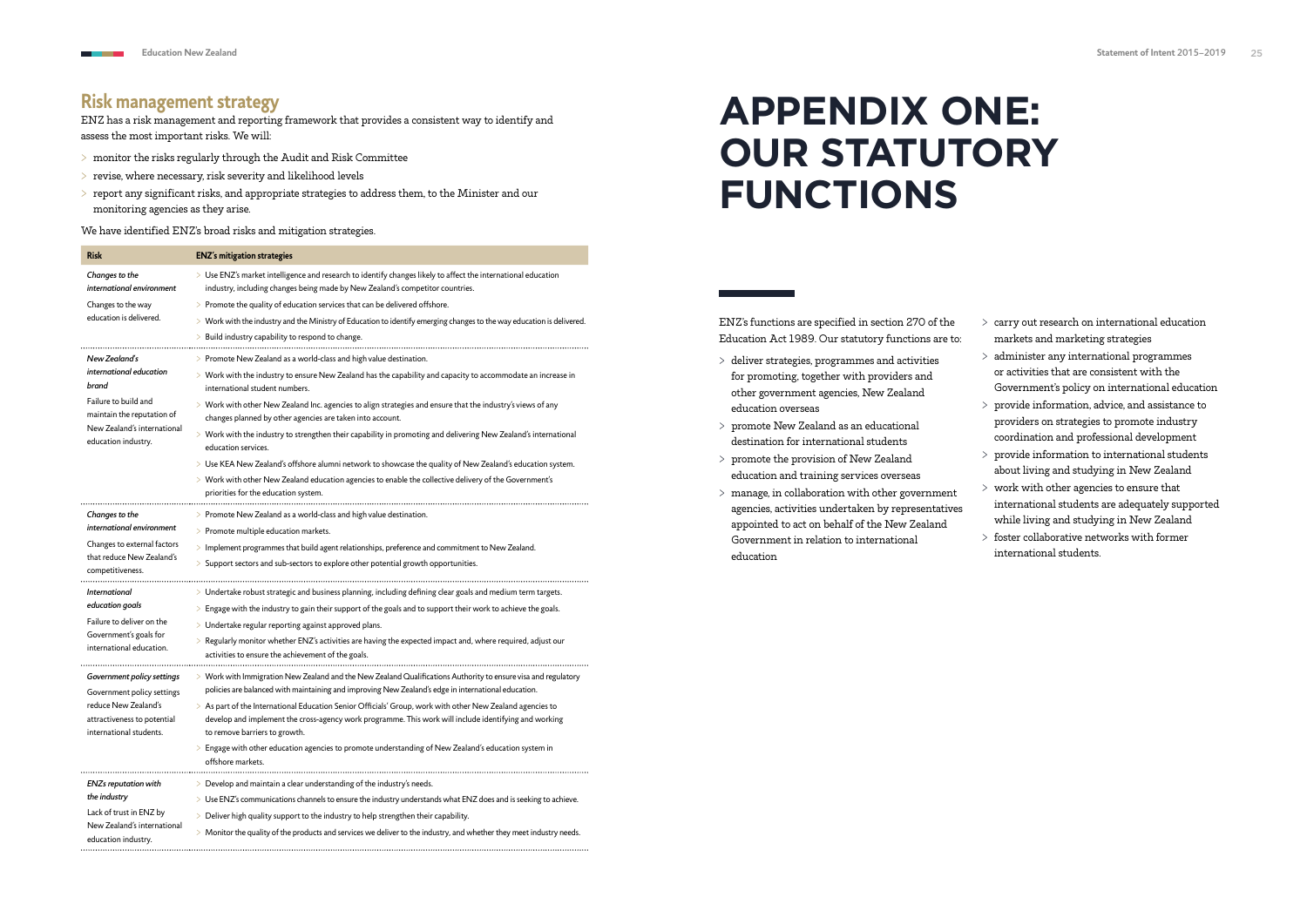New Zealand's quality education services are highly sought after internationally and expand our international social, cultural and economic engagement. Growing New Zealand's international education sector requires setting clear goals and objectives against which progress can be measured.

| Goals <sup>8</sup>                                                                                                                                          | <b>Objectives</b>                                                                                                                                                                                                                                                                                                                                                                                                                                                                        |
|-------------------------------------------------------------------------------------------------------------------------------------------------------------|------------------------------------------------------------------------------------------------------------------------------------------------------------------------------------------------------------------------------------------------------------------------------------------------------------------------------------------------------------------------------------------------------------------------------------------------------------------------------------------|
| New Zealand's education services                                                                                                                            | New Zealand will over the next 15 years double the annual economic value of these services to                                                                                                                                                                                                                                                                                                                                                                                            |
| delivered in New Zealand are highly                                                                                                                         | \$5 billion through increasing international enrolments in our tertiary institutions, private providers                                                                                                                                                                                                                                                                                                                                                                                  |
| sought after by international students.                                                                                                                     | and schools.                                                                                                                                                                                                                                                                                                                                                                                                                                                                             |
| New Zealand's education services in<br>other countries are highly sought after<br>by students, education providers,<br>businesses and governments overseas. | New Zealand will, over the next 15 years:<br>Develop and sustain mutually beneficial education relationships with key partner countries as<br>$\geq$<br>a leading part of New Zealand Inc. strategies in Asia, the Pacific, the Middle East, Europe and<br>the Americas.<br>$>$ Increase annual revenues from providing education services offshore to at least \$0.5 billion.<br>$>$ Increase the number of international students enrolled in providers offshore from 3,000 to 10,000. |
| New Zealand makes the best possible                                                                                                                         | New Zealand will, over the next 15 years:                                                                                                                                                                                                                                                                                                                                                                                                                                                |
| use of its international education                                                                                                                          | $>$ Double the number of international postgraduate students (particularly in programmes in addition                                                                                                                                                                                                                                                                                                                                                                                     |
| expertise to build skills in our work force,                                                                                                                | to those at PhD level) from 10,000 to 20,000.                                                                                                                                                                                                                                                                                                                                                                                                                                            |
| to grow research capability and to foster                                                                                                                   | $>$ Increase the transition rate from study to residence for international students with bachelors' level                                                                                                                                                                                                                                                                                                                                                                                |
| wider economic connections between                                                                                                                          | qualifications and above.                                                                                                                                                                                                                                                                                                                                                                                                                                                                |
| New Zealand and overseas firms.                                                                                                                             | $>$ Increase New Zealanders' skills and knowledge to operate effectively across cultures.                                                                                                                                                                                                                                                                                                                                                                                                |

# **APPENDIX TWO: LEADERSHIP STATEMENT FOR INTERNATIONAL EDUCATION**

<sup>8</sup> The goals and objectives were set in 2010/11 with the aim of achieving the objectives by 2025. At the time of writing Education New Zealand's Statement of Intent 2015-2019, there is 10 years left to achieve the objectives.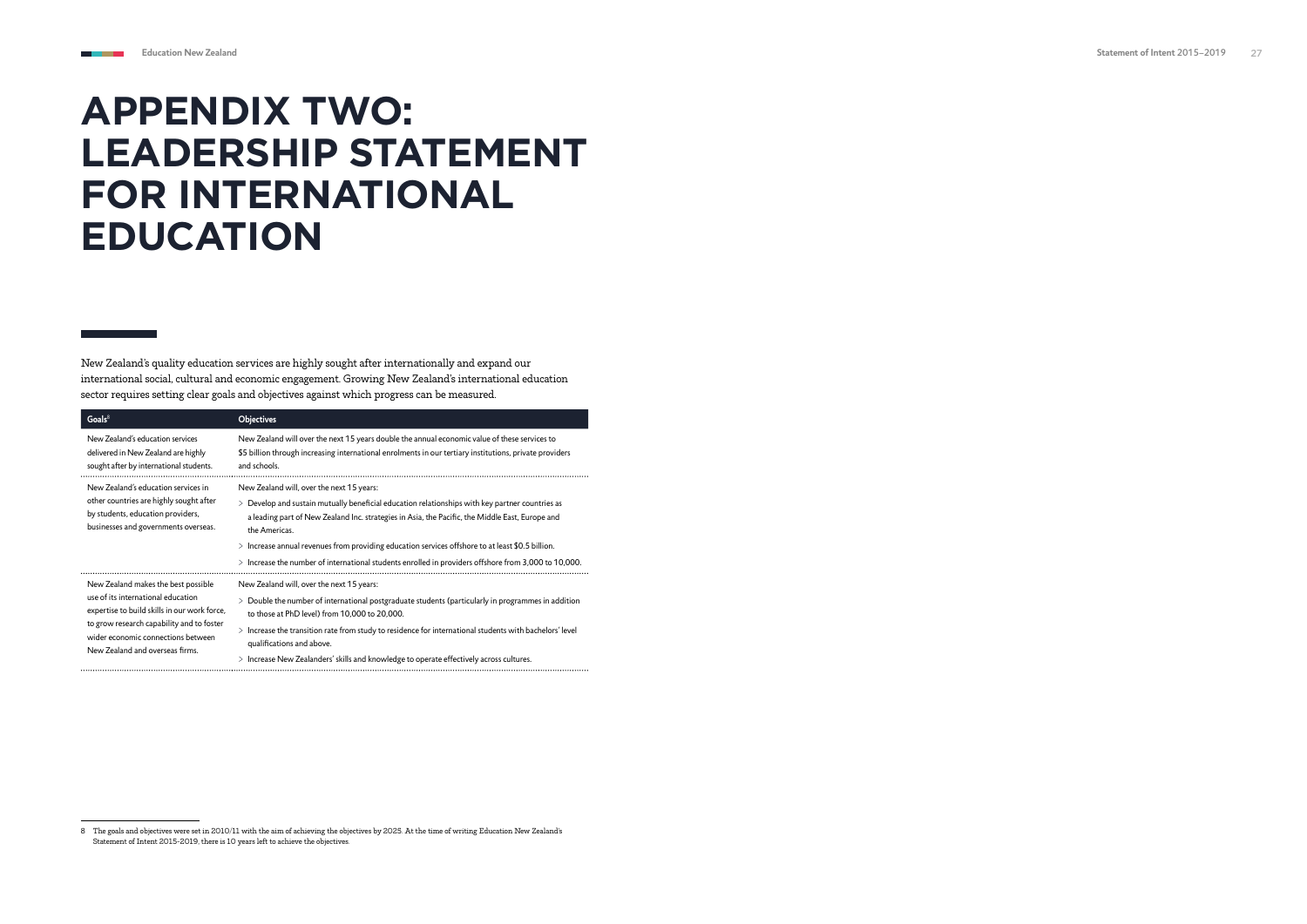